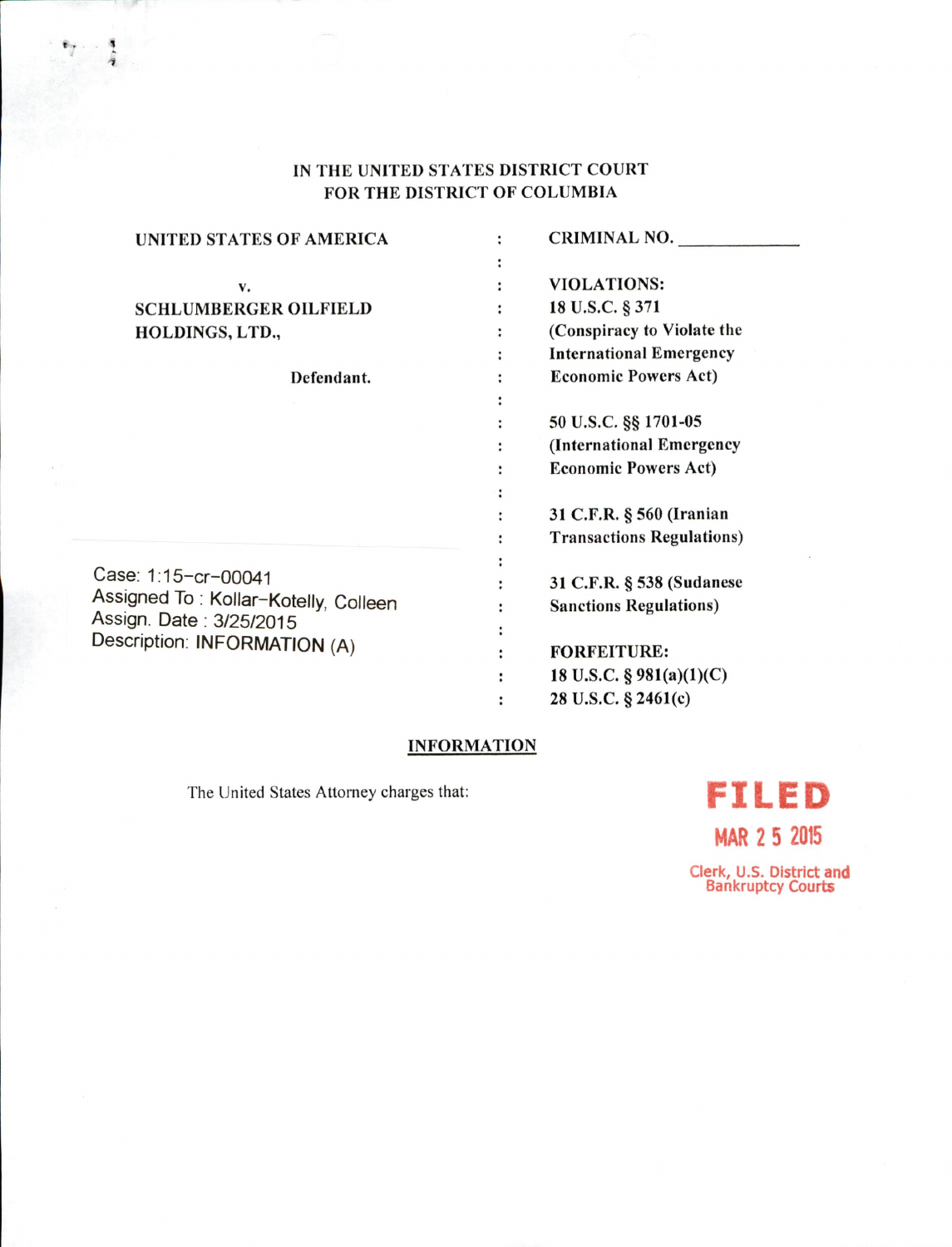## COUNT ONE

(Conspiracy to Violate the International Emergency Economic Powers Act) At all times material to this Information

# The Defendant

1 Schlumberger Oilfield Holdings, Ltd ("SOHL") was a subsidiary of Schlumberger Ltd ("Schlumberger")—one of the largest oilfield services organizations m the world SOHL was incorporated m the British Virgin Islands and Schlumberger Ltd was incorporated in The Netherlands Antilles/Curaçao and maintained a headquarters in Paris, France, Houston, Texas, and The Hague, Netherlands

2 Drilling & Measurements ("D&M") was a Schlumberger business segment that provided oilfield drilling and measurement technology and services to oilfield locations all over the world D&M headquarters was located in Sugar Land, Texas Non-U S subsidiaries of SOHL provided D&M services to customers based in Iran and Sudan D&M employees, who were based in the Sugar Land, Texas headquarters, had worldwide responsibility foi developing D&M's technology line and working with oilfield personnel, who were responsible for deploying the D&M technology in the form of oilfield services they provided to customers

3. At no time did Schlumberger, including SOHL and D&M, apply for, receive, or possess the requisite license or authorization from the United States Department of the Treasury's Office of Foreign Asset Control ("OFAC"), located in the District of Columbia, for any of the prohibited conduct set forth below

 $\overline{2}$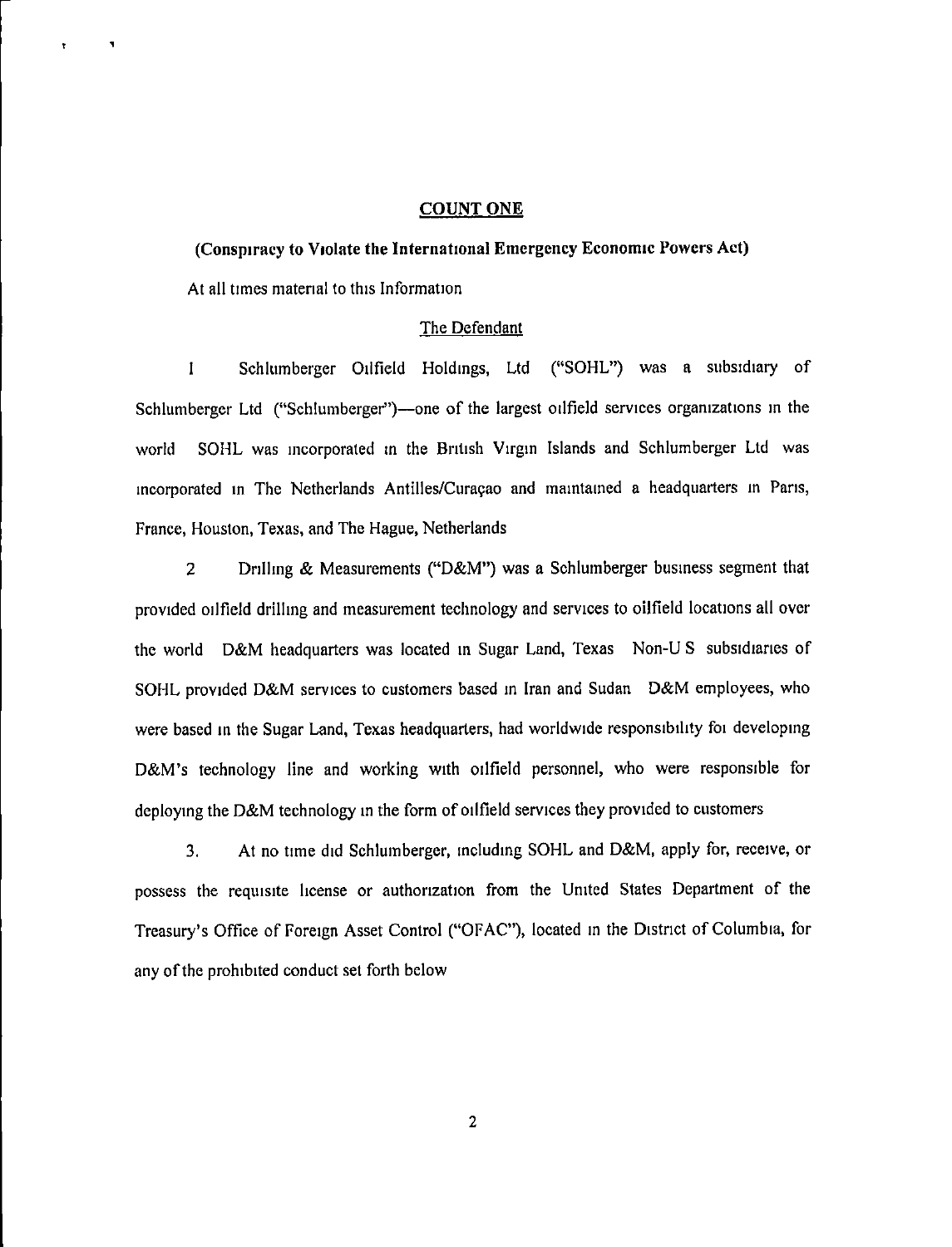## General Allegations

## The International Emergency Economic Powers Act

4 The International Emergency Economic Powers Act ("IEEPA"), 50 U S C § 1701 et seq, gave the President of the United States broad authority to regulate exports and other international tiansactions in times of national emergency lEEPA controls were triggered by an Executive Order declanng a national emergency based on an "unusual and extraordinary threat, which had its source in whole or substantial part outside the United States, to the national security, foreign policy, or economy of the United States " Pursuant to the authority under lEEPA, the President and the executive branch have issued orders and regulations governing and prohibiting certain practices and transactions with respect to various sanctioned nations by U S persons or involving U S -origin goods.

5 Pursuant to lEEPA, 50 U S C § 1705, it was a crime for a person to willfully commit, willfully attempt to commit, willfully conspire to commit, or willfully cause a violation ofany license, order, regulation, or prohibition issued under IBEPA

#### Iranian Transactions Regulations

6 On March 15, 1995, the President issued Executive Order 12957, finding that "the actions and policies of the Government of Iran constitute an unusual and extraordinary threat to the national security, foreign policy, and economy of the United States and declare[d] a national emergency to deal with that threat"

7 On May 6, 1995, the President issued Executive Order 12959 to take additional steps with respect to the national emergency declared in Executive Order 12957 and to impose comprehensive trade and financial sanctions on Iran These sanctions prohibited, among other

3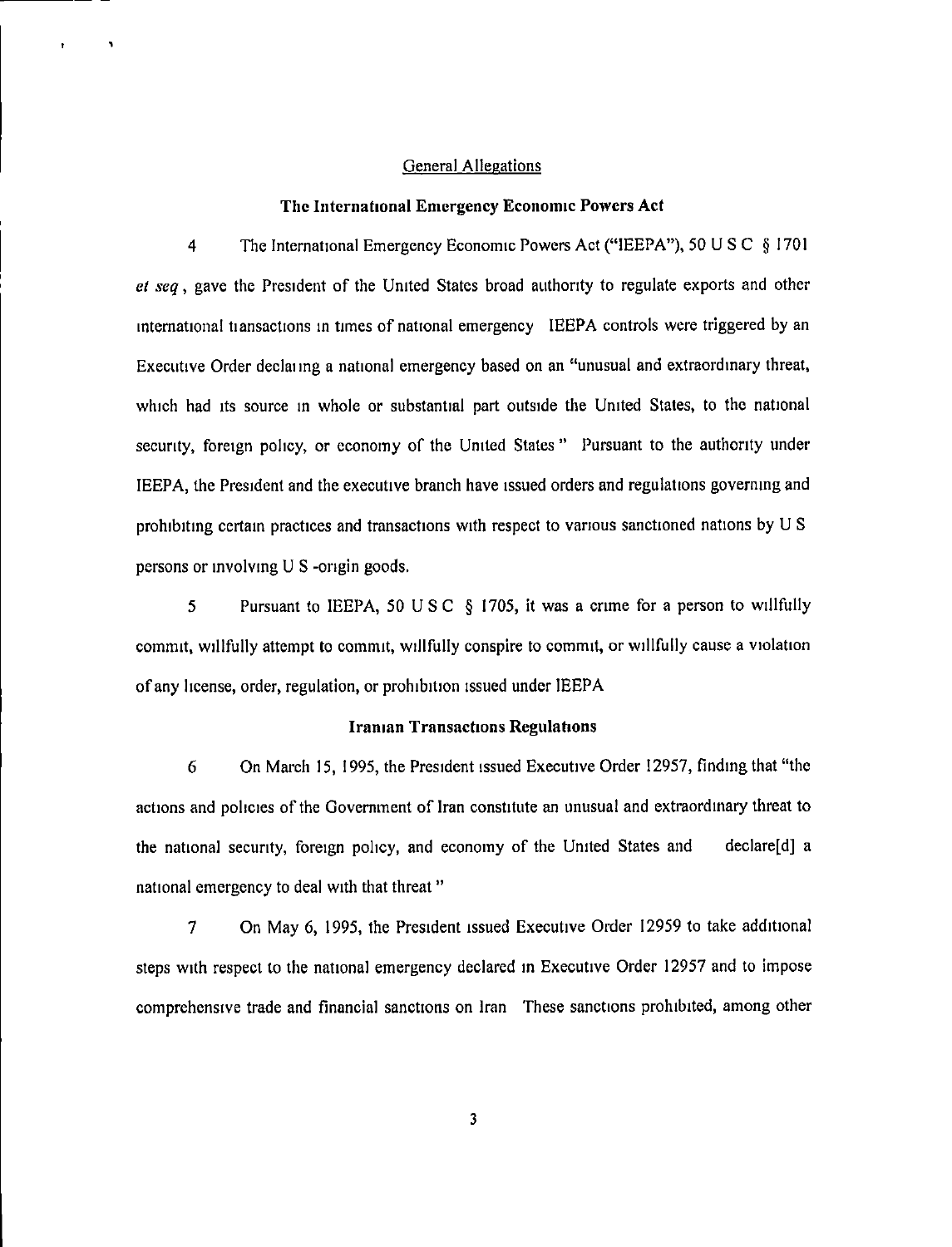things, the exportation or reexportation to Iran or the Government of Iran of any goods, technology, or services from the United States

8 On August 17, 1997, the President issued Executive Order 13059 consolidating and clarifying Executive Orders 12957 and 12959 (collectively, "Executive Orders") In addition to the prohibitions contained in Executive Orders 12957 and 12959, Executive Order 13059 prohibited the exportation, reexportation, sale, or supply, directly or indirectly from the United States, or by a United States person, wherever located, of any goods, technology, or services to Iran or the Government of Iran This prohibition included the exportation, reexportation, sale, or supply of goods, technology, or services to a person in a third country with knowledge or reason to know that such goods, technology, or services were intended specifically for supply, transshipment, or reexportation, directly or indirectly, to Iran or the Government of Iran The Executive Orders authorized the United States Department of the Treasury to promulgate rules and regulations necessary to carry out the Executive Orders Pursuant to this authority, the Secretary of the Treasury issued the Iranian Transactions Regulations ("ITR"), subsequently renamed the Iran Transactions and Sanctions Regulations, 31 CFR Part 560, implementing the sanctions imposed by the Executive Orders.

9. With certain limited exceptions, the ITR prohibited the export of goods, technology, or services from the United States or by a United States person to Iran without obtaining a license from OFAC The ITR defined "United States person" as United States citizens, permanent lesidenl aliens, and any persons in the United States The ITR also prohibited the facilitation by United States persons of transactions involving Iran or the Government of Iran The ITR further prohibited any transaction that evades or avoids, or has the purpose of evading or avoiding, any of the prohibitions of the ITR

 $\overline{4}$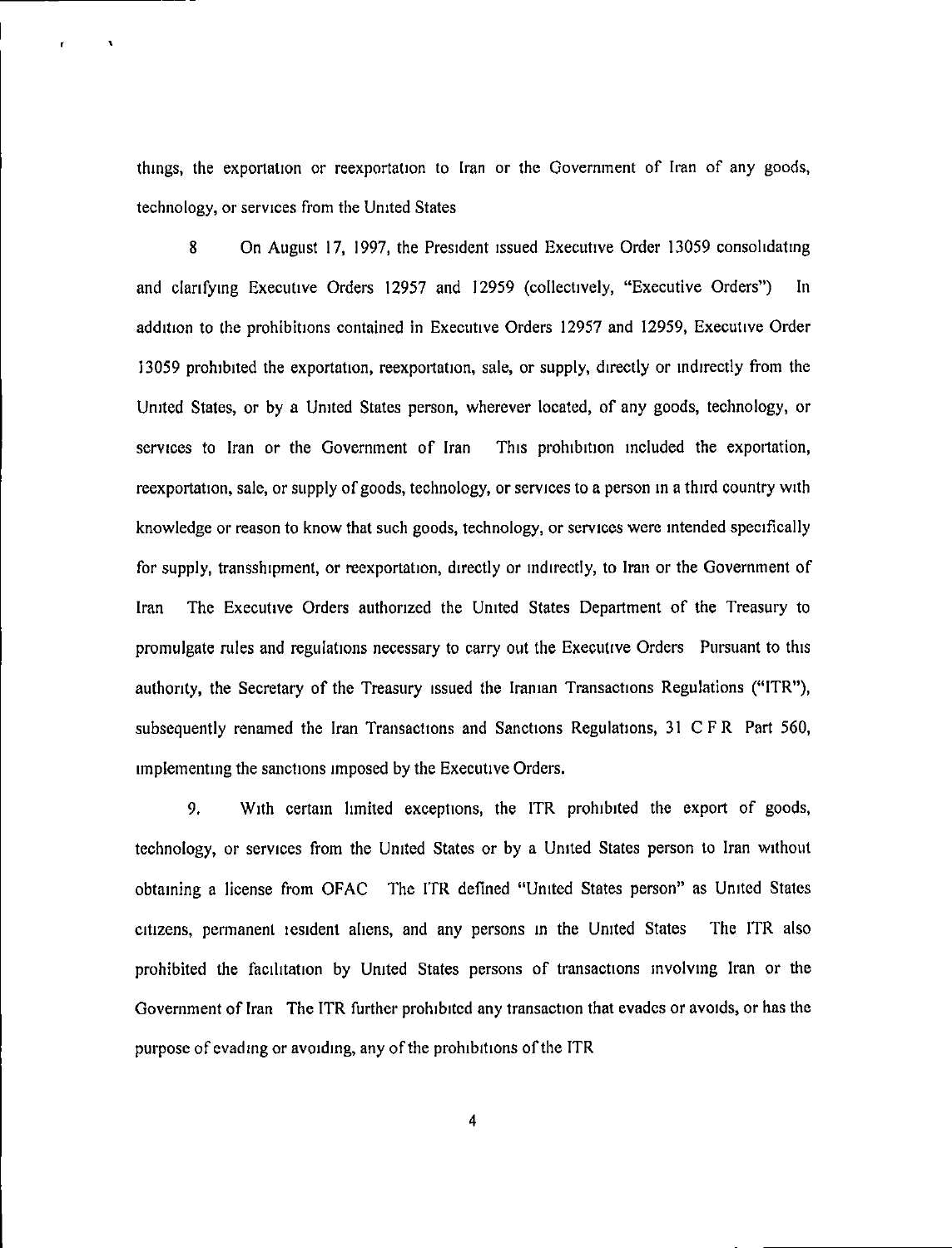10 The ITR imposed, among others, the following prohibitions'

#### Section 560.203 - Evasions; attempts.

 $\mathbf{r}$ 

Any transaction by any United States person oi within the United States that evades or avoids, or has the purpose of evading or avoiding, or attempts to violate, any of the prohibitions contained in this part is hereby prohibited

# Section 560.204 - Prohibited exportation, reexportation, sale, or supply of goods, technology, or services to Iran.

Except as otherwise authorized [by OFAC], the exportation, reexportation, sale, or supply, directly or indirectly, from the United States, or by a United States person, wherever located, of any goods, technology, or services to Iran or the Government of Iran is prohibited, including the exportation, reexportation, sale, or supply of any goods, technology, or services to a person in a third country undertaken with knowledge or reason to know that

(a) Such goods, technology, or services are intended specifically for supply, tiansshipment, or reexportation, directly or indirectly, to Iran or the Government of Iran, or

(b) Such goods, technology, or services are intended specifically for use in the production of, for commingling with, or for incorporation into goods, technology, or services to be directly oi indirectly supplied, transshipped, or reexported exclusively or predominantly to Iran or the Government of Iran

Section 560.206 - Prohibited trade-related transactions with Iran; goods, technology, or services.

(a) Except as otherwise authorized [by OFAC] . no United States person, wherever located, may engage in any transaction or dealing in or related to

> (1) Goods <sup>01</sup> services of Iranian origin or owned by the Government of Iran, or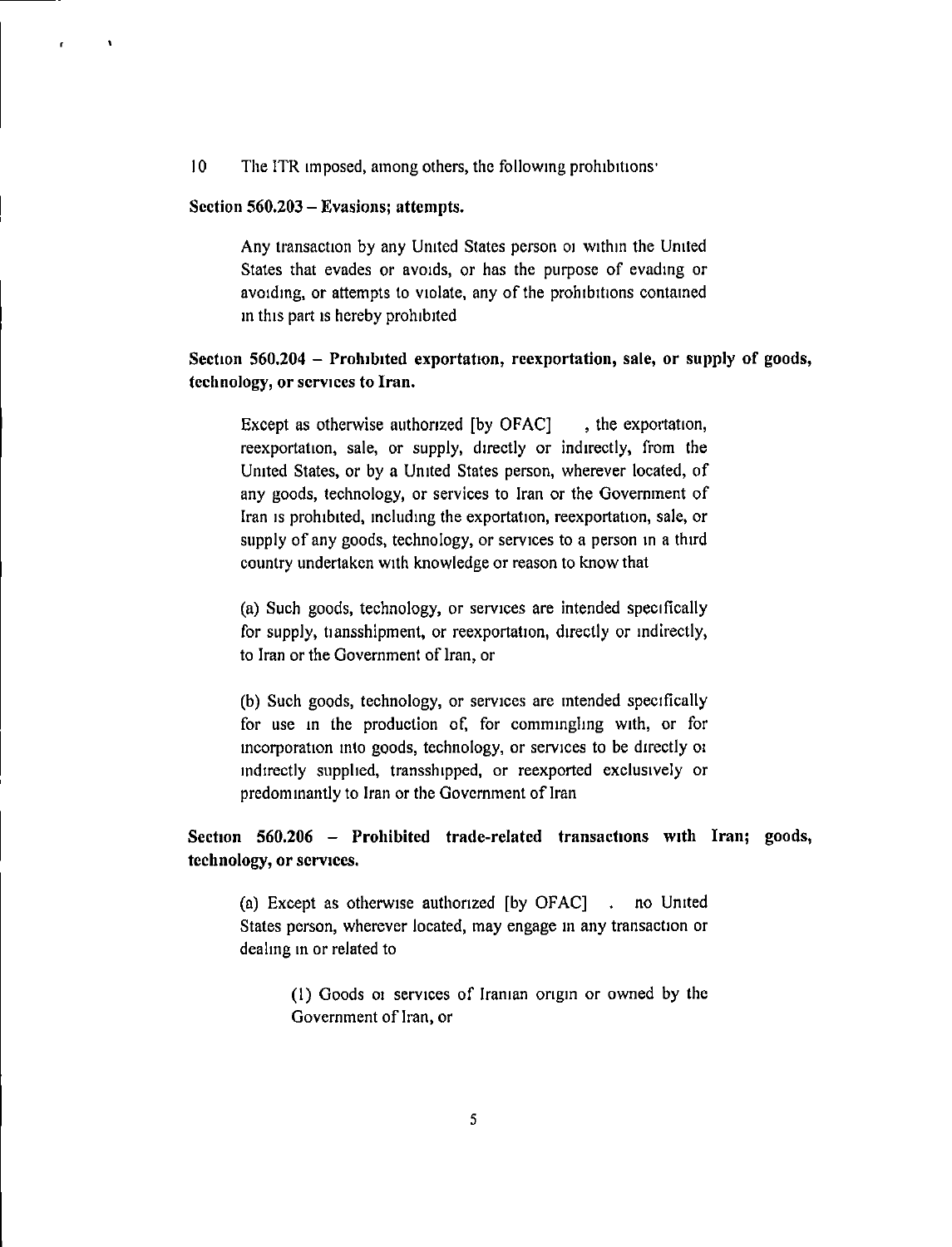(2) Goods, technology, or services for exportation, reexportation, sale or supply, directly or indirectly, to Iran or the Government of Iran

(b) For purposes of paragraph (a) of this section, the term tiansaction oi dealing includes but is not limited to purchasing, selling, transporting, swapping, brokering, approving, financing, facilitating, or guaranteeing

 $\lambda$ 

# Section 560.208 - Prohibited facilitation by United States persons of transactions by foreign persons.

Except as otherwise authorized [by OFAC] . . no United States person, wherever located, may approve, finance, facilitate, or guarantee any transaction by a foreign person where the transaction by that foicign person would be prohibited by this part if performed by a United States person or within the United States

# Sudanese Sanctions Regulations

11 On November 3, 1997, the President issued Executive Order 13067, finding that "the policies and actions of the Government of Sudan, including continued support for international terrorism, ongoing efforts to destabilize neighboring governments, and the prevalence of human rights violations, including slavery and the denial of religious freedom, constitute an unusual and extraordinary threat to the national security and foreign policy of the United States,"and declaringa national emergency to deal with that threat

12 Executive Order 13067 imposed a comprehensive trade embargo against Sudan and authorized the Secretary of the Treasury to piomulgate rules and regulations to carry out the purposes of the Executive Order To implement Executive Order 13067, the Secretary of the Treasury issued the Sudanese Sanctions Regulations ("SSR"), 31 C F R Part 538

13 With certain limited exceptions, the SSR prohibited the export of goods, technology, or services from the United States or by a United States person to Sudan without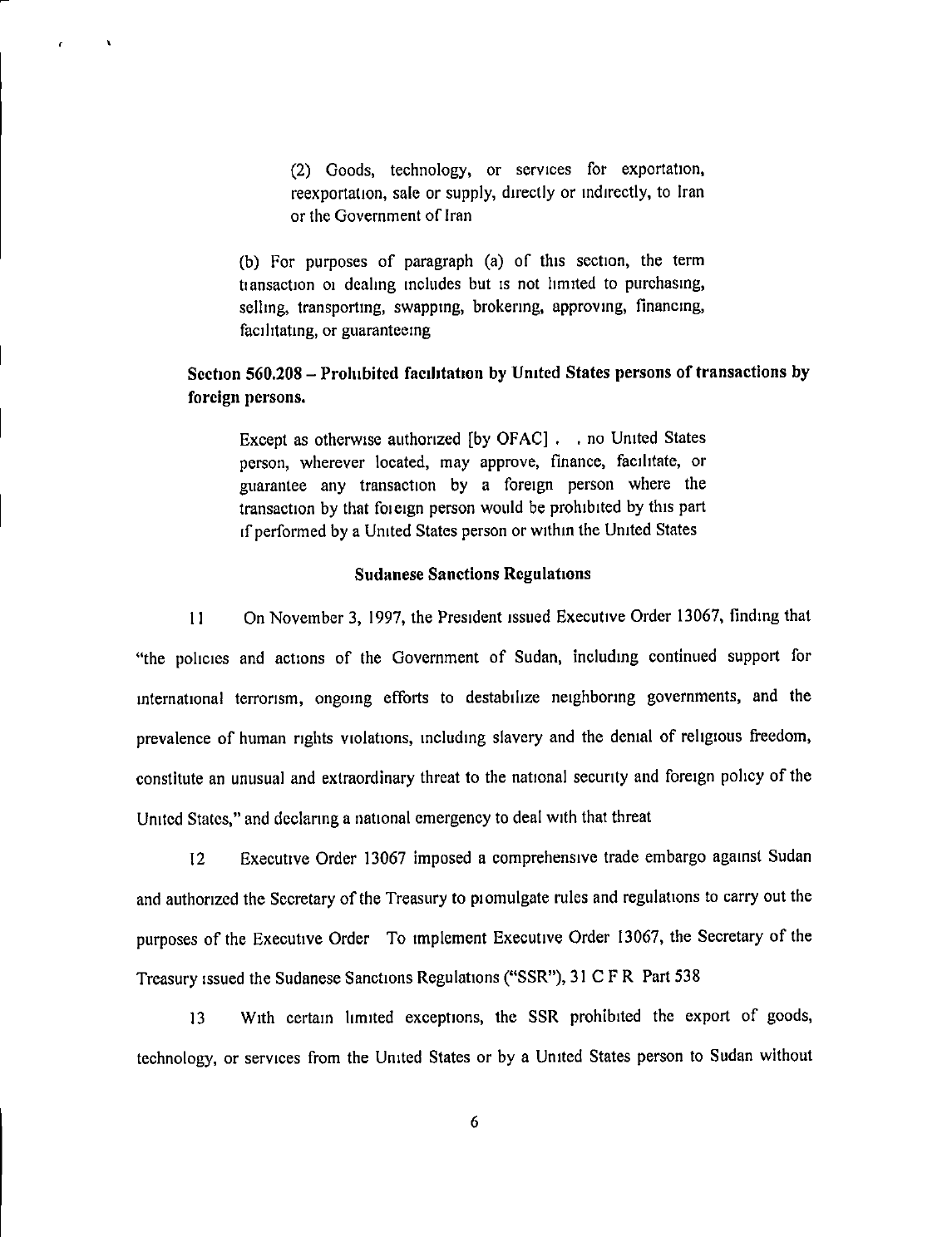first obtaining a license from OFAC Similarto the ITR, the SSR defines "United States person" as United States citizens, permanent resident aliens, and any peison m the United States The SSR also prohibited the facilitation by United States persons of the export or reexport of goods, technology, or services to Sudan from any location. The SSR further prohibited any transaction that evades or avoids, or has the purpose of evading or avoiding, any of the prohibitions of the

#### SSR

 $\ddot{\phantom{a}}$ 

14 The SSR imposed, among others, the following prohibitions'

# Section 538.205 - Prohibited exportation and reexportation of goods, technology, or services to Sudan.

Except as otherwise authorized, the exportation or reexportation, directlyor indirectly, to Sudan of any goods, technology (including technical data, software, or other information) or services from the United States or by a United States person, wherever located, or requiring the issuance of a license by a Federal agency, is prohibited

# Section 538.206 - Prohibited facilitation.

Except as otherwise authorized, the facilitation by a United States person, including but not limited to brokering activities, of the exportation or reexportation of goods, technology, or services from Sudan to any destination, or to Sudan from any location, is prohibited

# Section 538,210 - Prohibited transactions relating to petroleum and petrochemical industries.

(a) Except as otherwise authorized . all transactions by United States persons relating to the petroleum or petrochemical industries in Sudan, including, but not limited to, oilfield services and oil or gas pipelines, are prohibited

(b) Except as otherwise authorized, the facilitation by a United States person, including but not limited to brokering activities, of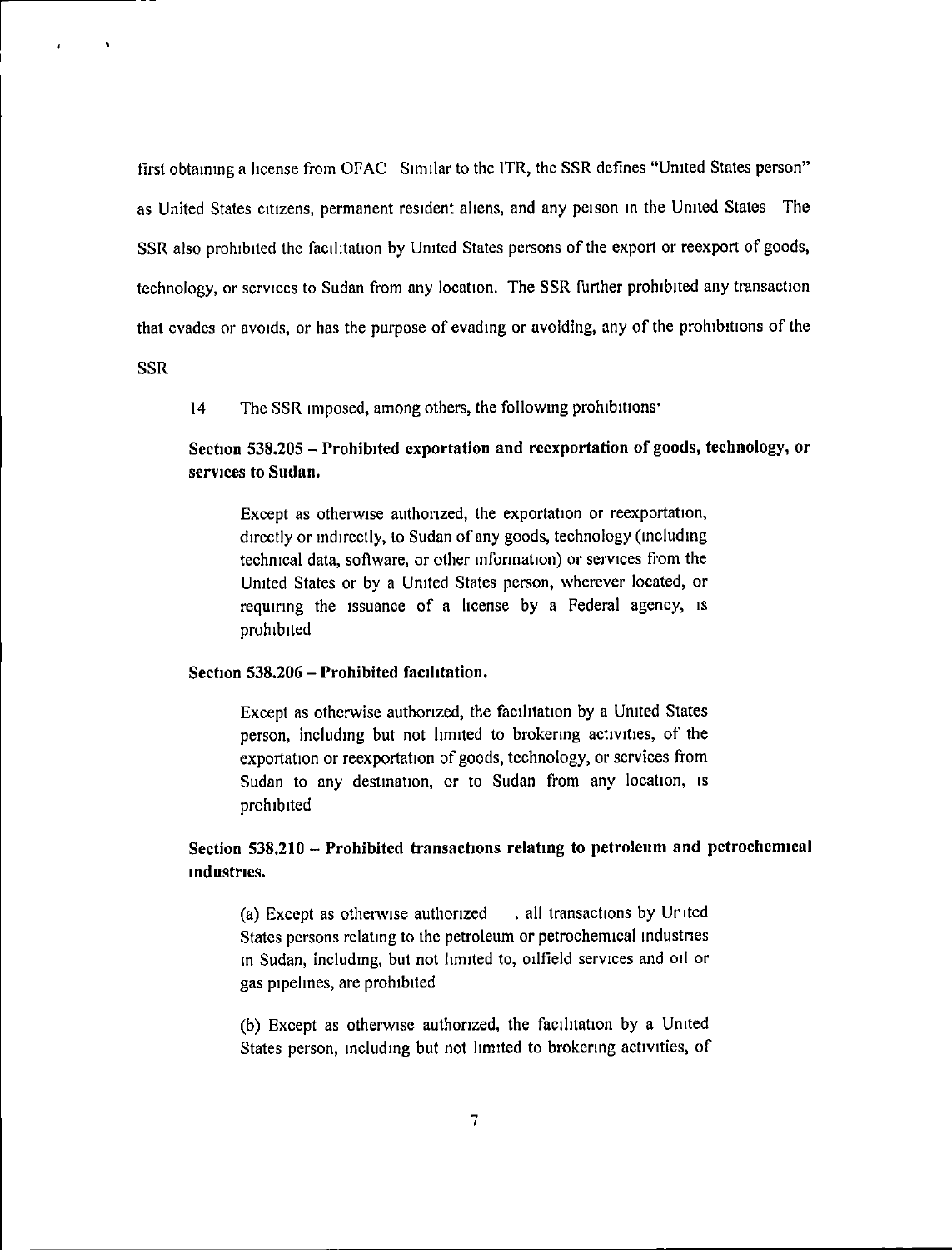any transaction relating to the petroleum or petrochemical industiies m Sudan is prohibited

Section 538.211 - Evasions; attempts; conspiracies.

 $\ddot{\phantom{1}}$ 

Any transaction by any United Stales person oi within the United States that evades or avoids, or has the purpose of evading or avoiding, or attempts to violate, any of the prohibitions set forth in this part is prohibited Any conspiracy formed for the puipose of engaging in a transaction prohibited by this part is prohibited

## The Conspiracy

15. Beginning at least as early as February 2004, and continuing until at least June 30, 2010, in the District of Columbia and elsewhere, the defendant, SOHL, did knowingly and willfully combine, conspire, confederate, and agree with others known and unknown to commit offenses against the United Slates, that is, to facilitate trade with Iran and Sudan, to illegally export and cause the export of services to Iran and Sudan, and to engage in transactions to evade or avoid the prohibitions of the ITR and SSR, all without having first obtained the required licenses and authorizations from OFAC, in violation of Title 18 United States Code, Section 371, Title 50, United States Code, Section 1705, Title 31, Code of Federal Regulations, Part 560, and Title 31, Code of Federal Regulations, Part 538

## Objects of the Conspiracy

- 16 The objects ofthe conspiracy were the following:
	- a To expand Schlumberger, SOHL, and D&M operations m Iran and Sudan which resulted in an increase of profit and revenue for D&M, and ultimately Schlumberger
	- b. To continue providing D&M technical services and expertise to support D&M operations in Iran and Sudan in order to maintain D&M's efficiency and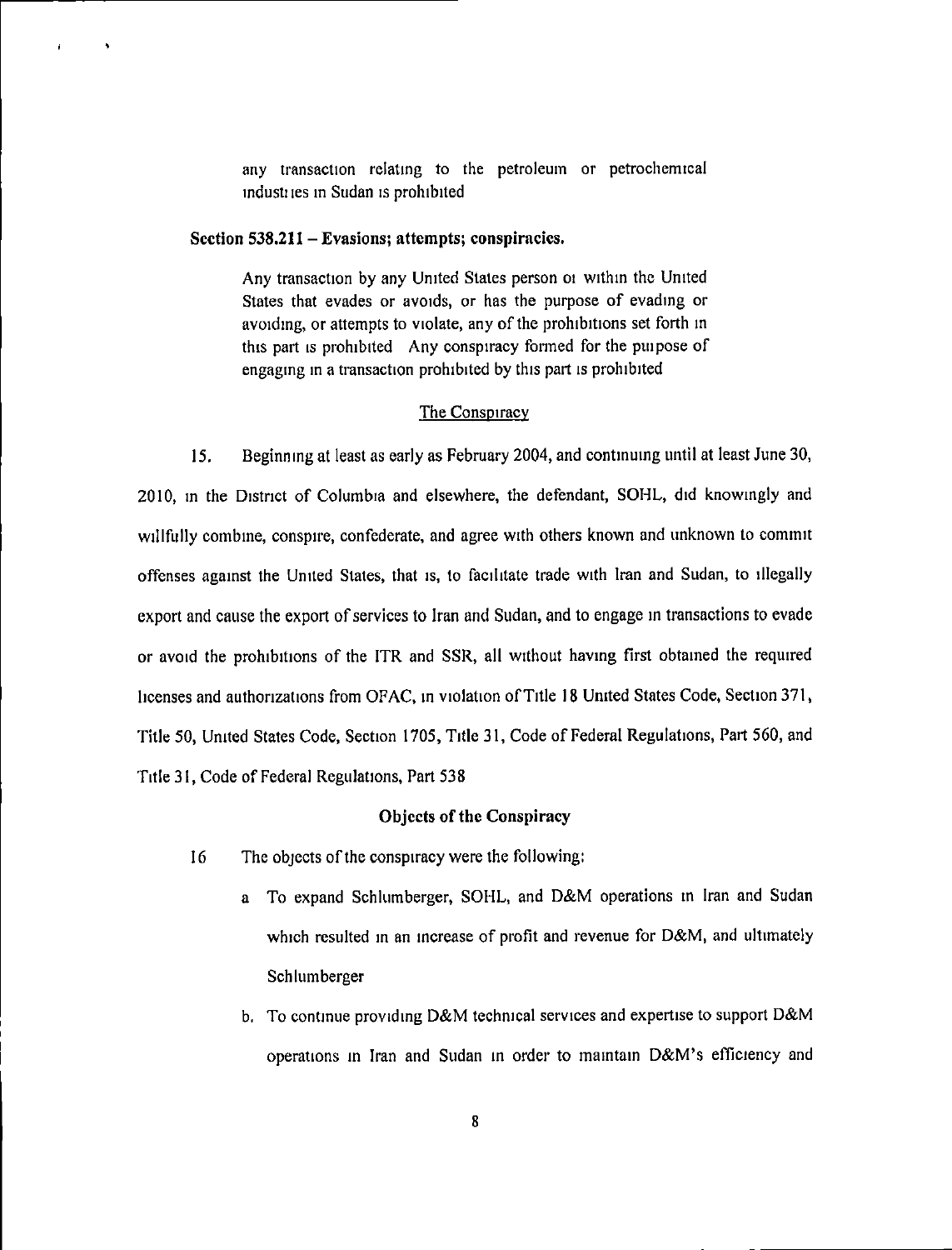operability in these markets which ultimately facilitated trade with Iran and Sudan

c. To evade the prohibitions and licensing requirements of the ITR and SSR in order to initiate and continue SOHL and D&M's profitable oilfield-related activities in Iran and Sudan unabated

# Manner and Means of the Conspiracy

17 Subsidiaries of SOHL negotiated and entered into agreements with Schlumberger customeis located in Iran and Sudan to provide oilfield services to these customers These efforts caused certain specialized oilfield dulling equipment to be manufactured and exported to embargoed locations

18 Consequently, D&M personnel located in the United States actively facilitated SOHL's business operations in Iian and Sudan and took specific steps designed to maximize D&M's efficiency and profitability in these markets

## Overt Acts

19 In furtherance of the above-described conspiiacy, and to achieve the objects and purposes thereof, SOHL, in particular D&M, committed and caused to be committed, in the District of Columbia and elsewhere, the following overt acts, among others

> (a) In March 2004, D&M headquarters personnel in the United States unlawfully facilitated business with Iran by directing the export of oilfield drilling equipment from Canada to Iran in support of an oilfield services contract with *inter alia* the National Iranian Oil Company. In internal company communications, D&M personnel referred to Iran as "Northern Gulf," a code word used by D&M employees to avoid direct reference to Iran

> > 9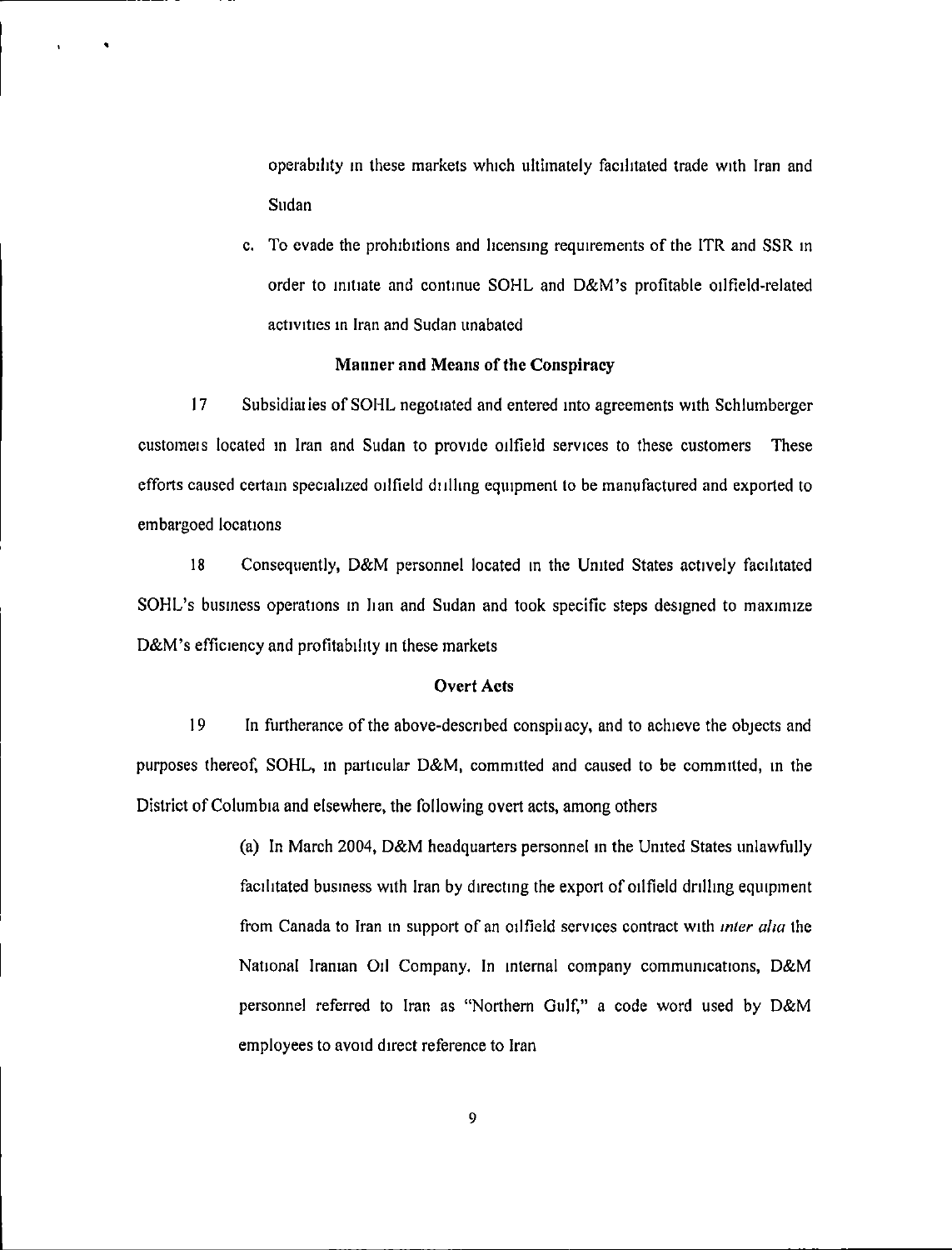(b) In July and August 2004, D&M personnel in the United States provided technical services related to the testing of "mud," a substance used to lubricate oilfield drilling equipment while in operation, taken from oil wells in Sudan, D&M personnel used the term "Southern Egypt" as a substitute foi Sudan in internal company communications

(c) In March 2006, D&M personnel in the United States approved a request from D&M personnel in Sudan to spend \$660,000 in order to improve its oilfield base infrastructure In internal company communications regarding this unlawful approval, D&M personnel referred to Sudan as "Southern Egypt"

(d) In December 2007, D&M personnel located in Iian were instructed by D&M personnel outside the United Stales to disguise orders for newly-manufactured oilfield drilling equipment from D&M management personnel in the United States by utilizing a location code for a non-embargoed location "since US/European people cannot approve [Iran] orders."

(e) In February 2008, D&M personnel facilitated a "swap" of a D&M tool manufactured in the U S. for the benefit of D&M operations m Iran, whereby D&M personnel directed non-embargoed countries to swap used drilling equipment with new drilling equipment from the United States and then export the identical used equipment to Iran.

All in violation of Title 18, United States Code, Section 371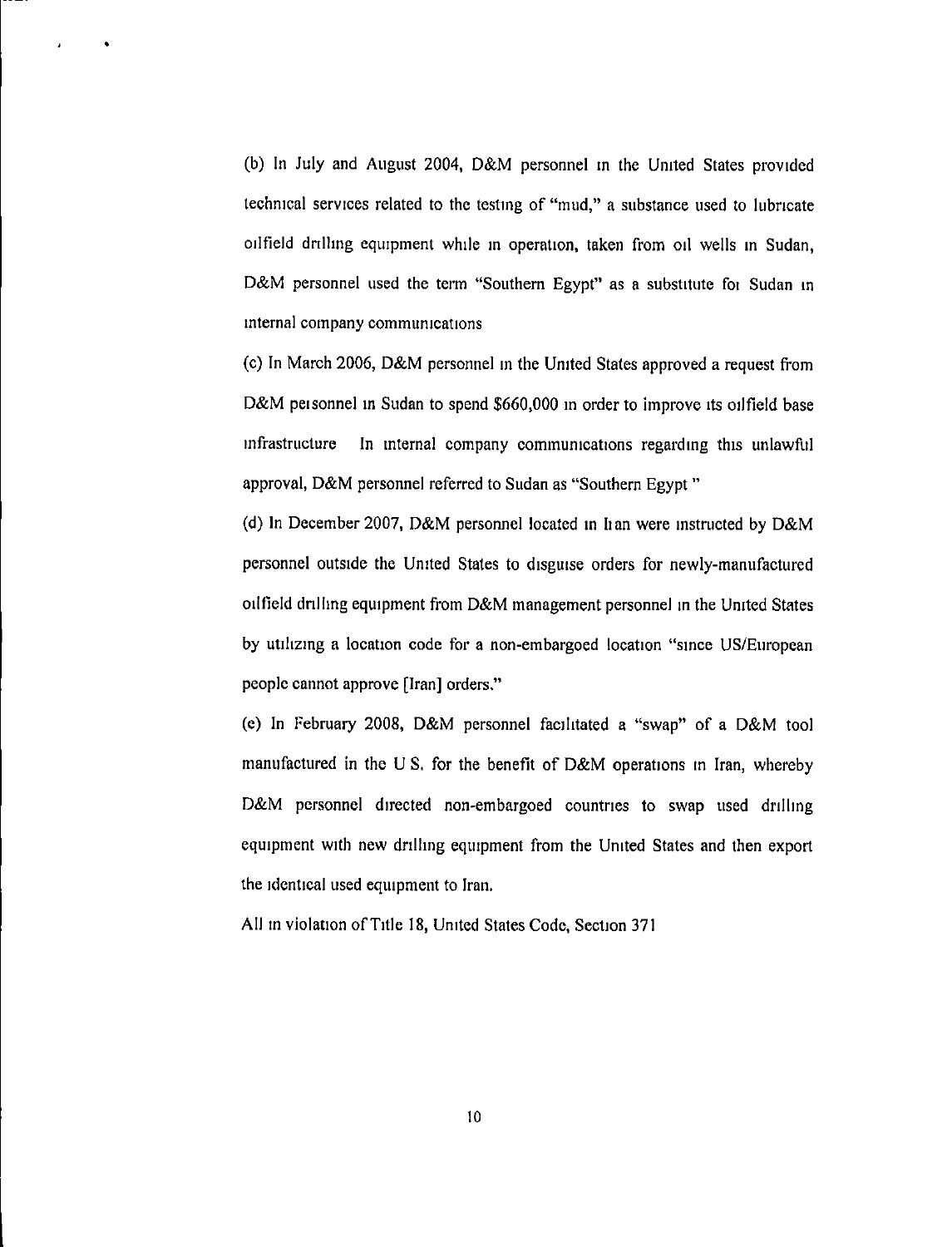## FORFEITURE ALLEGATION

20. The violation alleged in Count One of this Information is re-alleged and incorporated by reference herein for the purpose of alleging forfeiture to the United States of America pursuant to the provisions of Title 18, United States Code, Section 981(a)(1)(C), and Title 28, United States Code, Section 2461(c)

21 Upon conviction of the offense set forth in Count One of this Information, SGML shall forfeit to the United States any property, real or personal, which constitutes or is derived fiom pioceeds obtained directly or indirectly, as a result of the offense alleged in Count One The property to be forfeited includes

a personal money judgment in the amount of \$77,569,452.

22 If any of the property subject to forfeiture, as a result of the offense alleged in Count One of this Information

- a cannot be located upon the exercise of due diligence,
- b has been transferred or sold to, or deposited with, a third person,
- c has been placed beyond the jurisdiction of the court;
- d. has been substantially diminished in value, or
- e has been commingled with other property which cannot be divided without difficulty,

The United States of America shall be entitled to forfeiture of substitute property pursuant to Title 28, United States Code, Section 2461(c), as incorporated by Title 21, United States Code, Section 853(p), to seek forfeiture of any other property of said defendant up to the value of the property subject to forfeiture

II